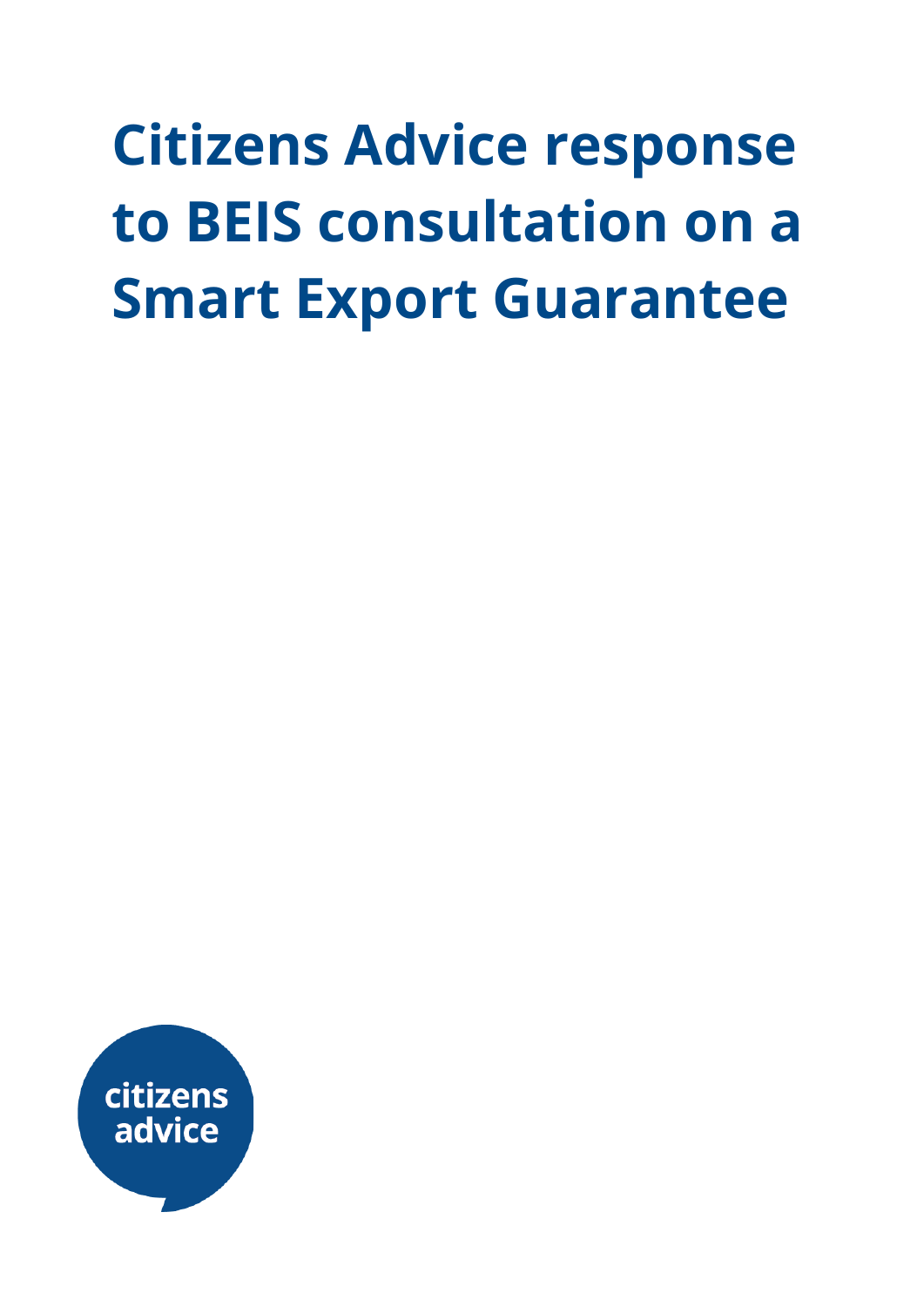# **Introduction**

The Citizens Advice service provides free, independent, confidential and impartial advice to everyone on their rights and responsibilities. It values diversity, promotes equality and challenges discrimination. On 1 April 2014, the Citizens Advice service took on the powers of Consumer Futures to become the statutory representative for energy consumers across Great Britain.

The service aims:

- To provide the advice people need for the problems they face
- To improve the policies and practices that affect people's lives.

The Citizens Advice service is a network of nearly 300 independent advice centres that provide free, impartial advice from more than 2,900 locations in England and Wales, including GPs' surgeries, hospitals, community centres, county courts and magistrates courts, and mobile services both in rural areas and to serve particular dispersed groups.

In 2017, Citizens Advice Service helped fix 163,000 energy problems through our local network and 61,000 through our Consumer Service Helpline. Our Extra Help Unit specialist case handling unit resolved 8,367 cases on behalf of consumers in vulnerable circumstances, and their Ask the Adviser telephone service handled 2,593 calls from other advice providers in need of specialist energy advice.

Since April 2012 we have also operated the Citizens Advice Consumer Service, formerly run as Consumer Direct by the Office for Fair Trading (OFT). This telephone helpline covers Great Britain and provides free, confidential and impartial advice on all consumer issues.

This document is entirely non-confidential and may be published on your website. If you would like to discuss any matter raised in more detail please do not hesitate to get in contact.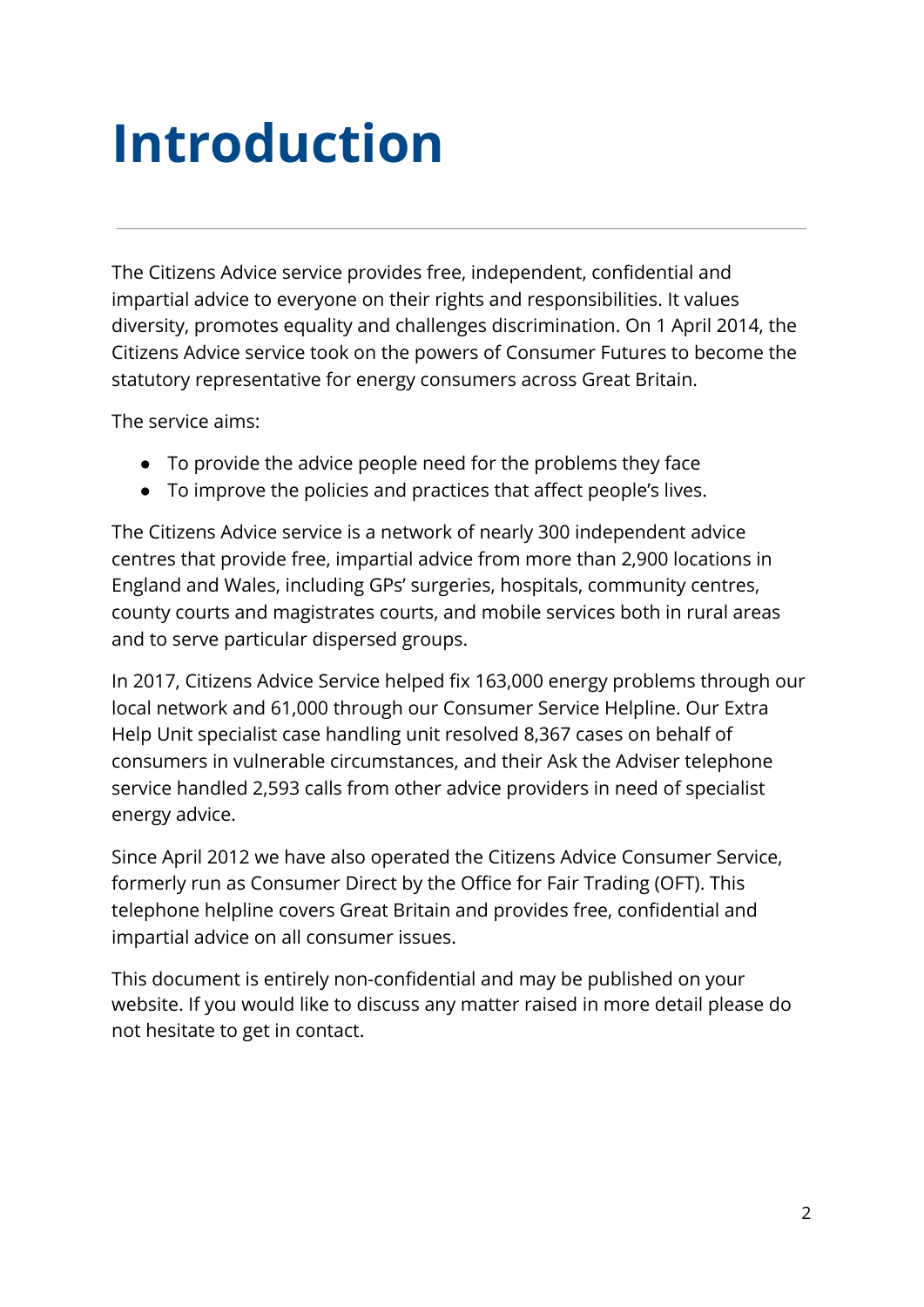# **Our view**

## **Introduction (Q.1, Q.2)**

Citizens Advice welcomes the government's proposal for a Smart Export Guarantee.

In our response to the government's call for evidence on the Future of Small-Scale Low-Carbon Generation and the consultation on the Closure of the Feed-in Tariff Scheme, we expressed concerns that the abrupt closure of the export tariff alongside the generation tariff could leave small-scale generators without a clear route of access to market.<sup>12</sup> The proposed Smart Export Guarantee should help to bridge this looming gap and should help the nascent market for small-scale generation to find its feet. However we still recommend several important changes to the government's SEG proposal which we summarise below.

# **A new supplier obligation to provide a meaningful backstop export tariff (Q.1, Q.4, Q.5)**

In both of the aforementioned consultation responses we proposed that the government should introduce an obligation on suppliers to offer a backstop export tariff to small-scale generators to succeed the Feed-in Tariff. We also proposed that this backstop tariff should be subsidy-free, with suppliers able to reasonably recoup their costs, avoiding the need for levelisation and removing the need for the export tariff to be considered when setting the price cap. The proposed SEG satisfies these two criteria and meets with our approval in these respects.

However, we are concerned about the proposed backstop price of 0p/kWh. We understand that the intention of this backstop is to prevent negative pricing, which the government considers may deter consumers from installing microgeneration. We partially agree with that logic, although we think it runs the risk of unintended consequences in two areas. Firstly, that it could be abused by

<sup>1</sup> Citizens Advice Response to BEIS's Call for Evidence on the Future of Small [Scale-Low](https://www.citizensadvice.org.uk/about-us/policy/policy-research-topics/energy-policy-research-and-consultation-responses/energy-consultation-responses/citizens-advice-response-to-beiss-call-for-evidence-on-the-future-of-small-scale-low-carbon-generation/) Carbon [Generation](https://www.citizensadvice.org.uk/about-us/policy/policy-research-topics/energy-policy-research-and-consultation-responses/energy-consultation-responses/citizens-advice-response-to-beiss-call-for-evidence-on-the-future-of-small-scale-low-carbon-generation/) (August 2018)

<sup>&</sup>lt;sup>2</sup> Citizens Advice Response to BEIS [Consultation](https://www.citizensadvice.org.uk/about-us/policy/policy-research-topics/energy-policy-research-and-consultation-responses/energy-consultation-responses/citizens-advice-response-to-beis-consultation-on-the-feed-in-tariffs-scheme/) on the Closure of the Feed-in Tariffs Scheme (September 2018)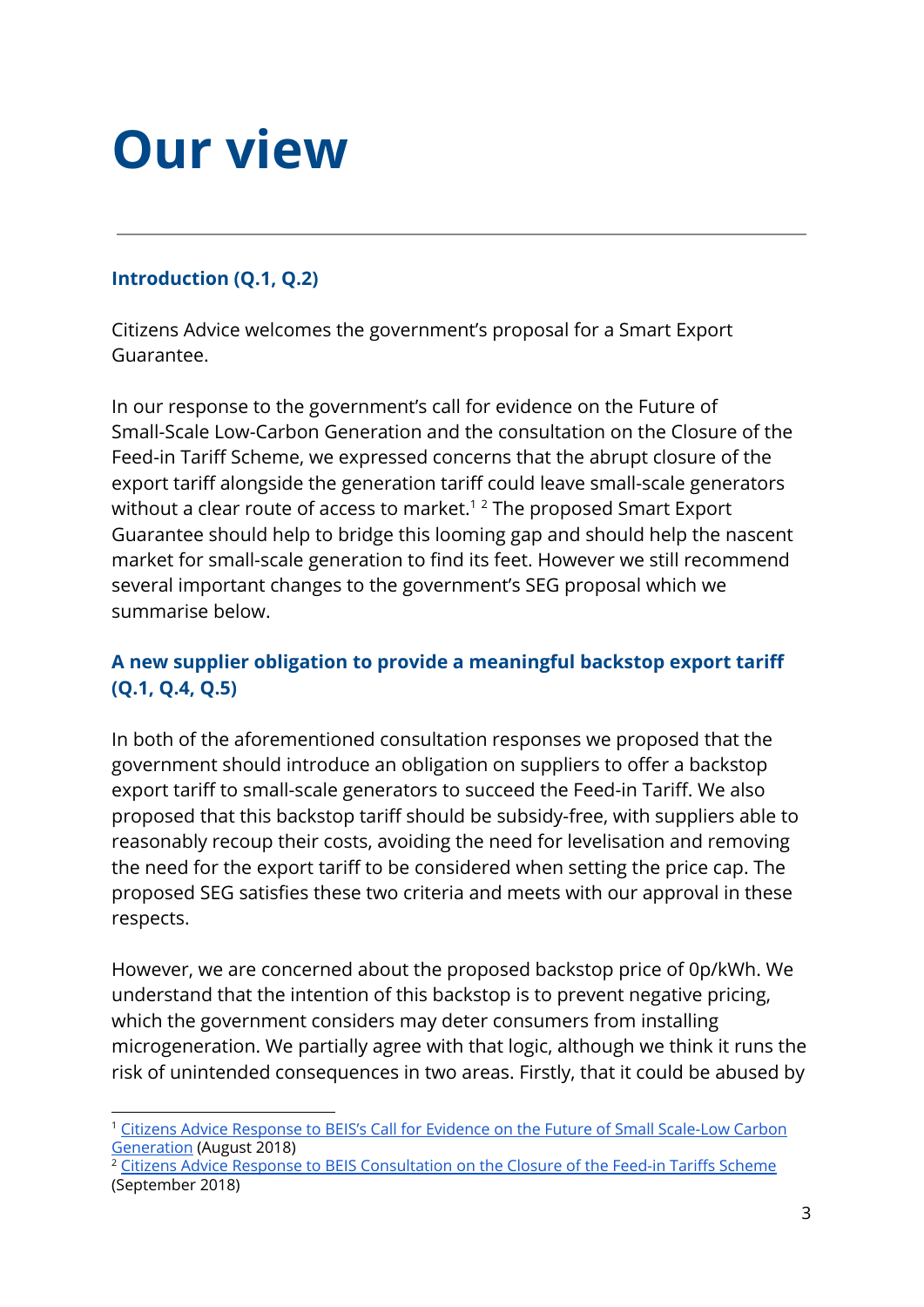suppliers only offering token payments to householders for their export. Secondly, it may create mixed signals on investment in onsite storage, which could benefit from negative prices.

On the first of these points, the likely offer from obligated SEG suppliers to eligible householders remains unclear. No such market currently exists, as the level of remuneration under the FiT has been higher than the market value of any export, meaning that commercial alternatives to it do not exist. At the same time, the cost to suppliers of administering export payments is unclear. Insofar as changes to IT systems and processes may be required to deliver this functionality, these may be in competition for resources with other major supplier change programmes. There is therefore a risk that some suppliers who would incur high administrative costs in serving these customers, or who are not able to easily do so until their systems are updated, may choose to often tokenistic tariffs in the interim as a way of complying with their obligations to offer the SEG. It may be possible to mitigate these risks if the SEG is portable and generators are able to access an export tariff from a different supplier to their import supplier.

It is clear that the government intends for a competitive market for export tariffs to emerge under the SEG, but the consultation does not appear to acknowledge the current metering obstacles which prevent generators from choosing an export tariff provider different from their import supplier, nor does the consultation propose measures to address this. We note that there is currently a live modification proposal being considered under the Balancing and Settlement Code that would appear to allow for the splitting of meter readings across multiple suppliers that may enable this.<sup>3</sup>

In the absence of choice, while the government proposes that Ofgem will provide guidance on how suppliers should price and design their mandatory tariff, it is unclear whether this will be sufficient to prevent tokenistic export tariffs being offered.

Negative prices are currently very rare, but may become less so in future as ever increasing amounts of low marginal cost renewable generation on the system facilitate price cannibalisation. In principle, negative prices could create an incentive for the installation of onsite storage, such as batteries. We have already started to see the introduction of some import tariffs that offer negative pricing.<sup>4</sup> It is not clear what investment or behavioural signals may result from

<sup>&</sup>lt;sup>3</sup> P379, 'Enabling consumers to buy and sell electricity from/to multiple providers through Meter Splitting'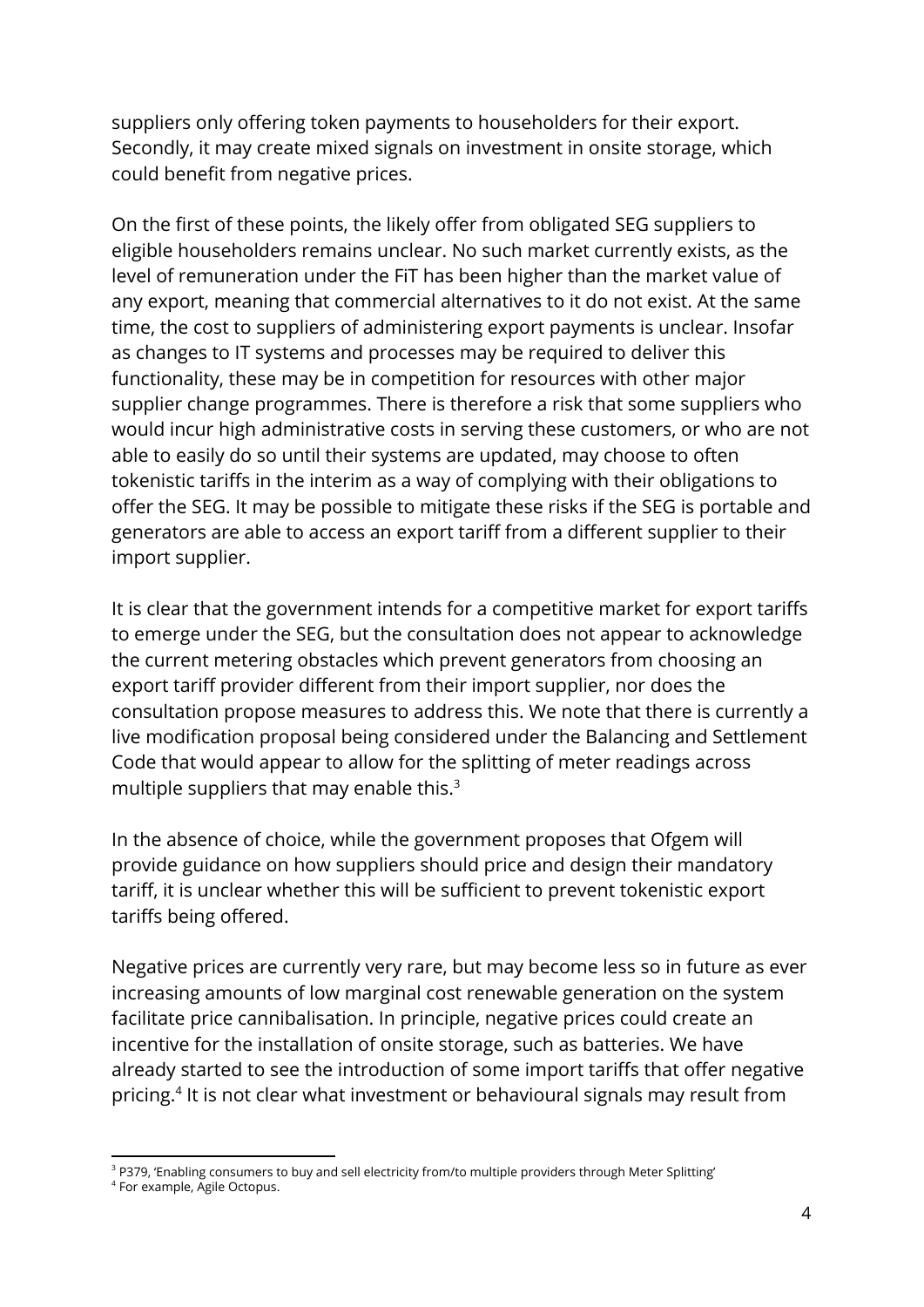allowing household consumers exposure to bi-directional (i.e. positive or negative) import prices while constraining export prices to only being positive.

We therefore continue to recommend that the backstop price in the obligation be linked to the market price of electricity, discounted to reflect reasonable administrative costs. We believe that a backstop price designed in this way will be sufficiently high to attract continued investment in small-scale generation, but sufficiently low that it will not undermine the development of a private market.

The government, or Ofgem if it is being tasked to do this through the provision of guidance on fair export pricing, will need to build a model of credible administrative costs that allow it to set a backstop that doesn't force suppliers to sell at a loss. If suppliers can identify additional efficiencies in administering the scheme relative to the allowance made in the government backstop, if they can identify additional value for locally generated electricity generated green electricity above the market price of electricity, or if they are willing to offer more generous terms in order to acquire new customers, they should be able to offer competitive tariffs higher than the SEG backstop price.

We see the SEG as a transitional measure that can help smooth the pathway from a fully subsidised market (under the FiT) to a fully commercial market. This is preferable to a "cliff-edge" of simply withdrawing the FiT and hoping that commercial offers will spontaneously emerge. Nevertheless, the intention of the SEG must be to support the emergence of a new market, not to act as a replacement or alternative to that market. By setting a floor price, we would hope to see the emergence of a range of market offers that beat that floor, as suppliers compete for new customers. It may therefore become the case that the backstop arrangements created by the SEG become redundant or irrelevant, as suppliers offer better deals voluntarily. Noting the government's desire to move away from intervening in low-carbon markets, it may therefore be appropriate to include sunset provisions for the SEG (or alternatively, a commitment to review whether it is still needed after it has been in place for a short period, perhaps two years).

#### **Expeditiously resolving outstanding issues with smart export and/or provisionally extending deemed export (Q.14).**

We embrace the government's vision of smart, flexible, cost-reflective pricing for electricity exported by small-scale generators, and agree that small-scale generators should be obliged to *request* a smart meter from their supplier when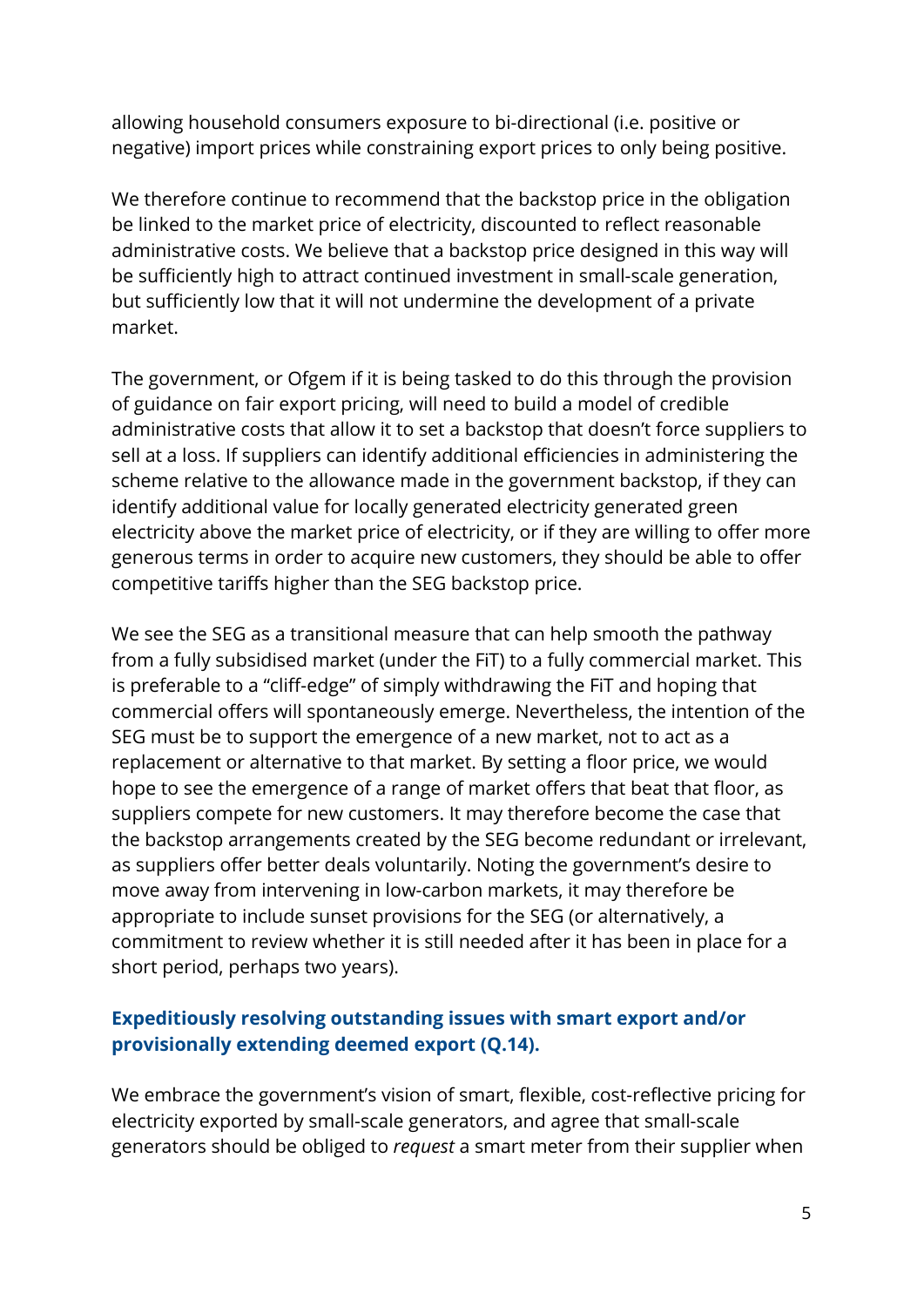applying for the Smart Export Guarantee, and should also be obliged to *accept* a smart meter when approached by their supplier, in order to be eligible.

However, would-be-generators should not be deterred from investment and denied a route to market because of their supplier's smart meter rollout schedule, or because their supplier or SEG provider cannot readily access their export data (e.g. owing to SMETS1 interoperability issues, issues with export MPANs, or issues of intermittent or unreliable WAN coverage). It already looks like there may be a significant gap between the closure of the Feed-in-Tariff and the introduction of the SEG legislation causing unnecessary damage to microgeneration businesses, and causing wasteful damage to a supply chain that will eventually have to be rebuilt to meet the government's vision under the Clean Growth Strategy. Further delays in providing an export tariff based on metering issues could significantly compound these issues.

We therefore repeat our recommendation that the government publish a roadmap laying out how and when outstanding export data issues will be resolved, with a clear accountability framework for its delivery. If export data issues are expected to persist beyond the time the SEG legislation is due to enter into force, we propose that the government should mandate that suppliers offer a deemed, flat-rate, export tariff on a provisional basis to any small-scale generators facing export data barriers through no fault of their own. These generators would then be moved on to a metered export tariff once these export data issues are resolved.

### **Accommodating flexibility in suppliers' SEG tariff offerings (Q.3, Q.6)**

The government has invited views on how the mandatory SEG tariff should be designed, laying out several options in Table 1 of the consultation document, which we reproduce below.

| A) Export metered<br>and registered for<br>settlement only | Suppliers offer an above-zero export tariff to all<br>small-scale generators who agree to metered<br>and settled export. This could be a non-variable<br>flat rate tariff.                                          |
|------------------------------------------------------------|---------------------------------------------------------------------------------------------------------------------------------------------------------------------------------------------------------------------|
| B) Simple variable<br>tariff                               | Suppliers offer a simple 'variable' export tariff.<br>Interpretation as to variability (e.g. day/night or<br>weekday/weekend) and tariff rates would be up<br>to the supplier. Must also be metered and<br>settled. |
| C) Advanced                                                | Suppliers offer a 'variable' export tariff, to reflect                                                                                                                                                              |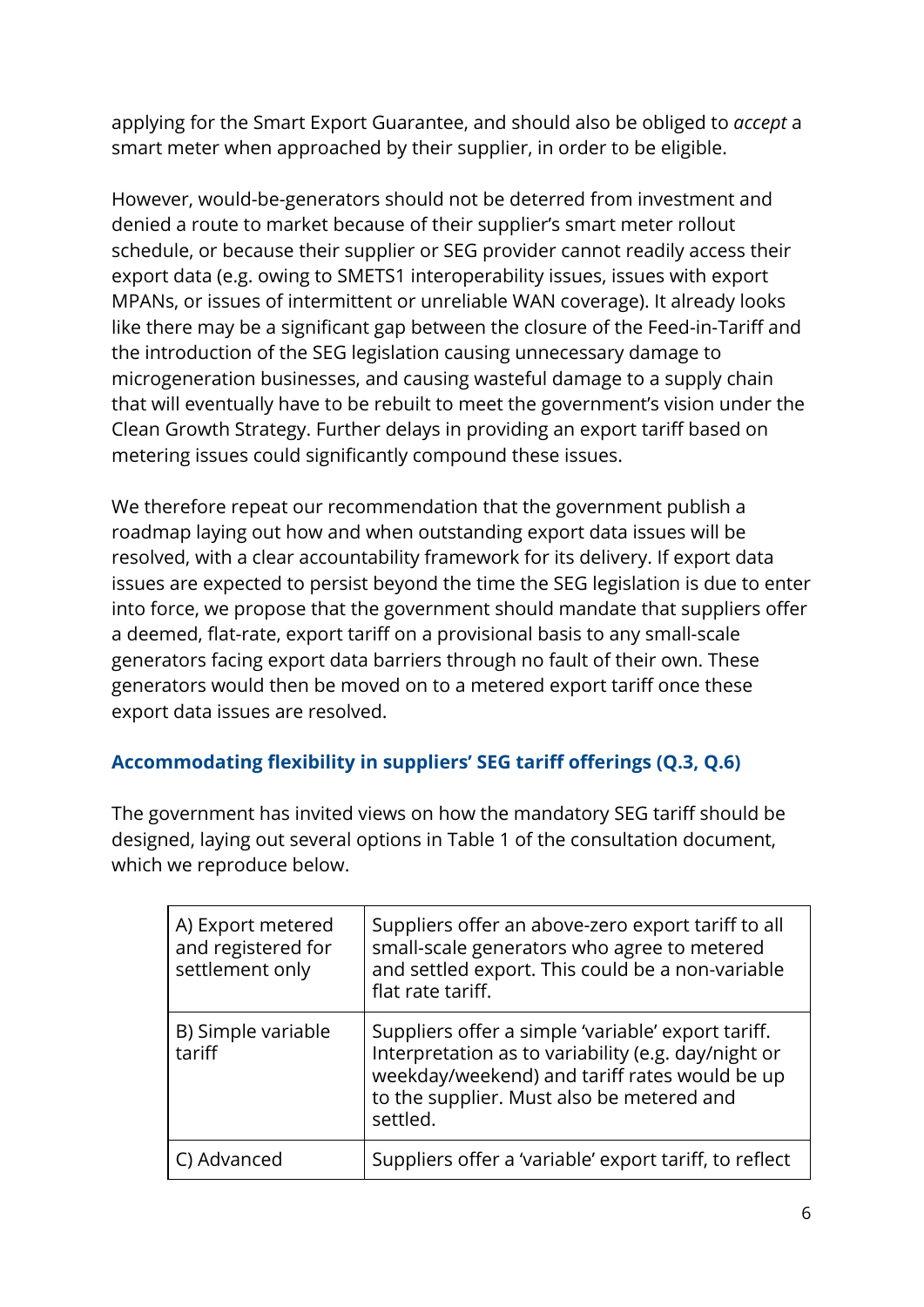| variable tariff                                | energy system conditions on up to a half-hourly<br>basis. Interpretation of tariff rates would be up to<br>supplier. Must also be metered and settled.                                                                                                                                                             |
|------------------------------------------------|--------------------------------------------------------------------------------------------------------------------------------------------------------------------------------------------------------------------------------------------------------------------------------------------------------------------|
| D) Variable tariff<br>linked to market         | As option C, plus suppliers 'link' their variable<br>tariff to the market. The interpretation could be<br>up to the supplier but there would be an<br>expectation that there should be a rise and fall<br>linked with half-hourly market (e.g. day-ahead<br>wholesale) prices. Must also be metered and<br>settled |
| E) Variable tariff<br>benchmarked to<br>market | As option C, plus suppliers benchmark their<br>variable tariff to half-hourly market prices. The<br>level of the tariff would be determined by the<br>supplier but rising and falling in proportion to the<br>market price. Must also be metered and settled.                                                      |

Broadly, we feel that suppliers should be free to structure their mandatory SEG tariff as either a flat-rate, simple variable, or advanced variable tariff as they prefer, conditional on the necessary infrastructure being in place for small-scale generators to apply for that mandatory tariff (i.e. the supplier should not be able to choose a tariff design as an exclusionary tactic to minimise the number of SEG generators they are obliged to take on, for example, by only listing an advanced variable tariff when half-hourly settlement is not widely available). This is in keeping with our proposal that suppliers should be obliged to offer a deemed flat-rate tariff until (or unless) barriers to metered export are removed.

Whichever SEG tariff design suppliers opt for, they will need to be able to present them in a way that consumers can meaningfully compare them to find the tariff which best suits their export patterns. This will pose significant challenges, however, in principle, consumers should soon be assisted in making choices by price comparison websites or switching services which can securely use their own historical export data to find the most competitive tariffs (while balancing their other preferences regarding customer service, etc). It's essential that the Government considers how the smart meter Data Access and Privacy Framework applies here in order to facilitate the emergence of these services.

The consultation document makes clear that suppliers are free to offer additional tariffs outside of the scope of their mandatory SEG export tariff.<sup>5</sup> This is an important provision to ensure that the SEG doesn't stifle innovation in

<sup>&</sup>lt;sup>5</sup> In Para 2.13 of the consultation, the government states: "With this approach SEG providers would be free to set additional, alternative, tariff structures outside of the SEG – these could include variable or fixed tariffs, or tariffs targeted at differing types of power generation e.g. intermittent or dispatchable - we expect increasing competition in this market as suppliers look to attract generators."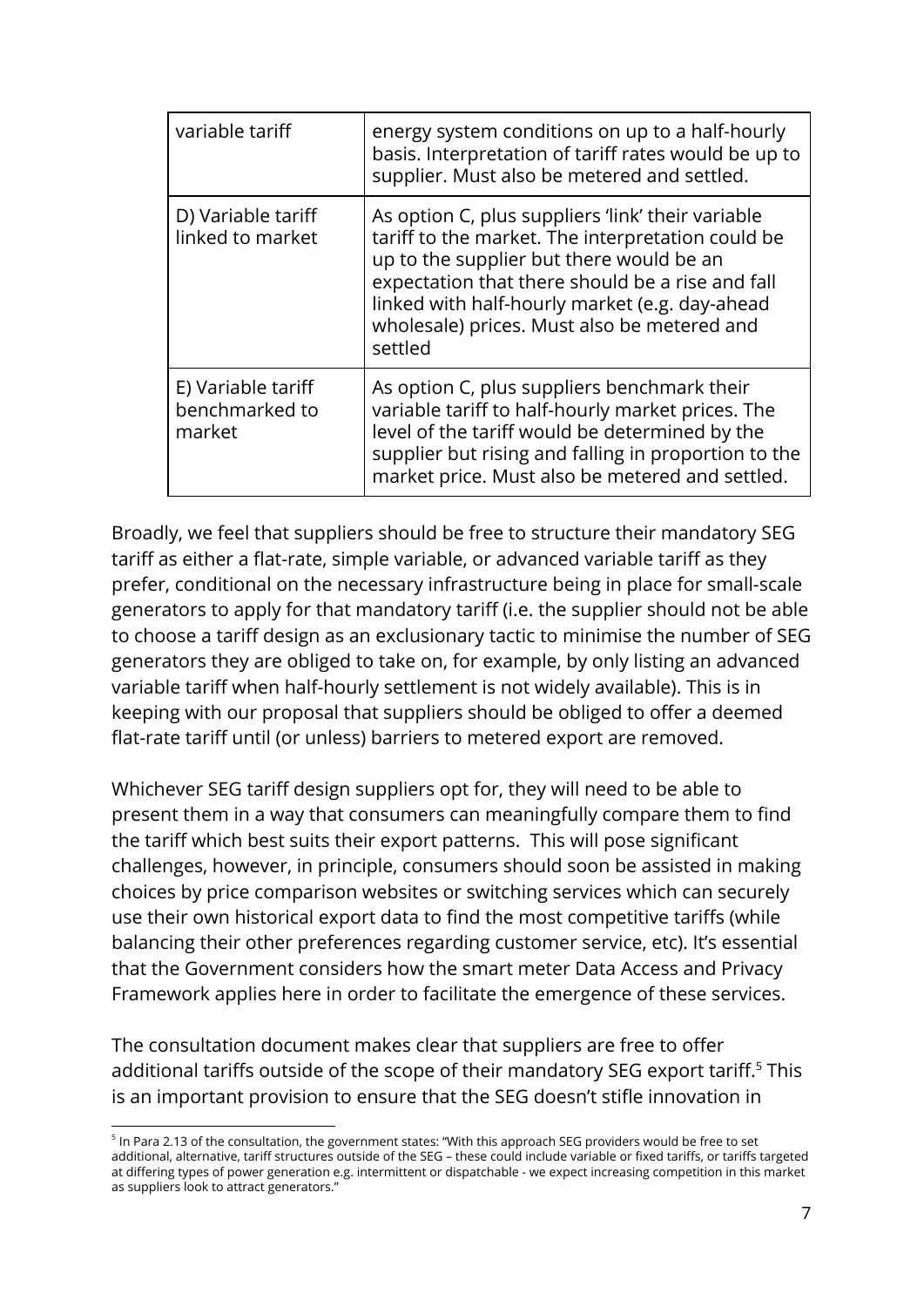supplier offerings, which might include non-monetary incentives for export. In order to facilitate comparison, however, it might be prudent to keep more complicated offers which are particularly difficult to compare, independent of the Smart Export Guarantee.

#### **Supplier guidance on expected administrative arrangements and an annual market condition report (Q.10, Q.12)**

We would welcome the provision of clear guidance by Ofgem on the types of administrative arrangements that the supplier is expected to put in place, as well as indications of the perceived value of exported energy to SEG suppliers. The consultation document is unclear on what the status of this guidance would be, including on whether it is simply advisory or whether the regulator could take enforcement action for non-compliance.

We would also welcome the publication of an annual market condition report by Ofgem providing a comprehensive comparison of the export tariffs which are available.

#### **Extending and expanding current consumer protections under the Microgeneration Certification Scheme (Q.28)**

As a minimum, we would expect that current obligations under the FiT scheme for all equipment and installers to be accredited with the Microgeneration Certification Scheme (MCS), or to meet equivalent standards, should be ported across to the SEG. The MCS places important additional obligations on installers to be registered with a consumer code for domestic contracts.

However, we are concerned that, even under the most optimistic expectations, the returns consumers can expect for export under the SEG will be substantially less than the returns they could expect under the FiT scheme with the generation tariff included. Consumers interested in microgeneration could therefore be more readily enticed to operate outside of the SEG scheme by low-cost, low-quality equipment and installers, placing them at greater risk of detriment.

One way the government might prevent a rise in low-quality installs would be to consider introducing a blanket requirement that all microgeneration technologies seeking to connect to the grid needs to be MCS certified and fitted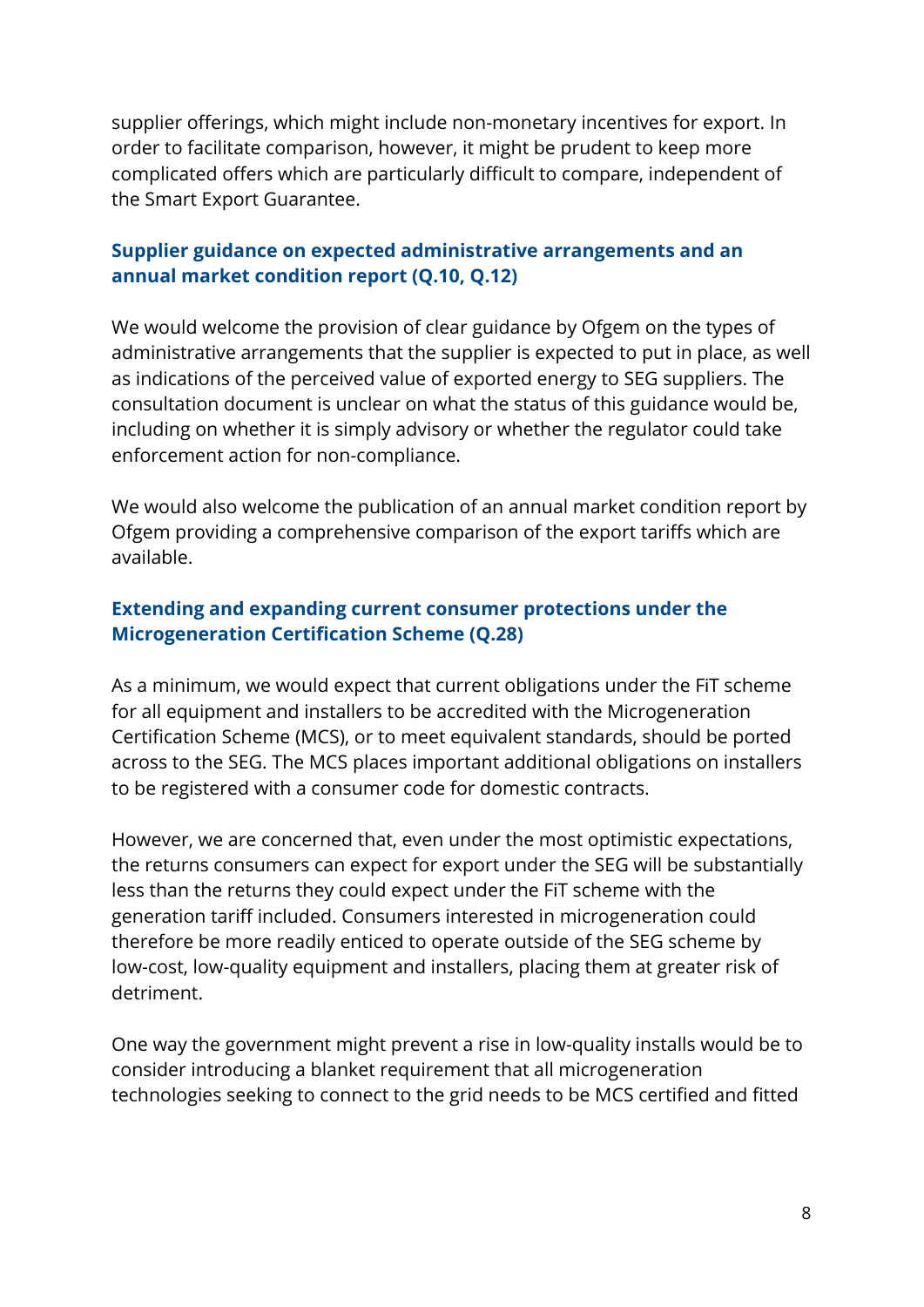by an accredited installer.<sup>6</sup> This measure would provide a strong consumer protection framework for a much larger share of future small-scale generators.

Finally, we would also expect that small-scale generators with a SEG export tariff would continue to have access to the Energy Ombudsman for alternative dispute resolution.

#### **The SEG supplier threshold (Q.26)**

We do not hold strong views regarding the appropriateness of the setting the supplier threshold based on having more than 250,000 domestic electricity supply customers. However, as the SEG tariff should be subsidy-free, we note that the risk of cross-subsidies flowing from poor to rich is not a relevant consideration when setting a threshold for this policy in the same way that it is for the Warm Homes Discount and the Energy Company Obligation. This makes the need for a lower supply threshold for the SEG less pressing. Moreover, if the SEG is well designed, we expect that many suppliers below the threshold will volunteer to become SEG providers.

#### **Arrangements in the event that a supplier loses its license or goes into administration (Q.27)**

In the event that a supplier goes into administration or loses its license, it should be relatively quick and painless for consumers to find another supplier offering the smart energy guarantee, which would limit any lost revenue.

There is a risk that suppliers could build up large balances due to the generator if they don't pay them frequently enough. The cost for these balances risk being externalised on to the customers of other, more financially responsible companies if a SEG supplier goes into administration. To mitigate this risk, suppliers should be obliged to pay generators on a regular basis (at least quarterly).

### **Co-location of storage and non-eligible generation technologies (Q.18-21)**

As the smart export guarantee isn't intended to be a subsidy for green electricity, there is little risk of small-scale generators from being over-compensated for "brown" electricity exported from batteries charged from the grid, or exported from co-located non-renewable generation technologies. While these sources of electricity are not specifically targeted for support by the SEG, the ancillary

<sup>6</sup> See section 4.1 of the [Requirements](https://www.microgenerationcertification.org/wp-content/uploads/2018/06/MCS_001-1_Issue_3.1_MCS_Contractor_Certification_Scheme_Requirements_final_2017.11.10.pdf) for MCS Contractors